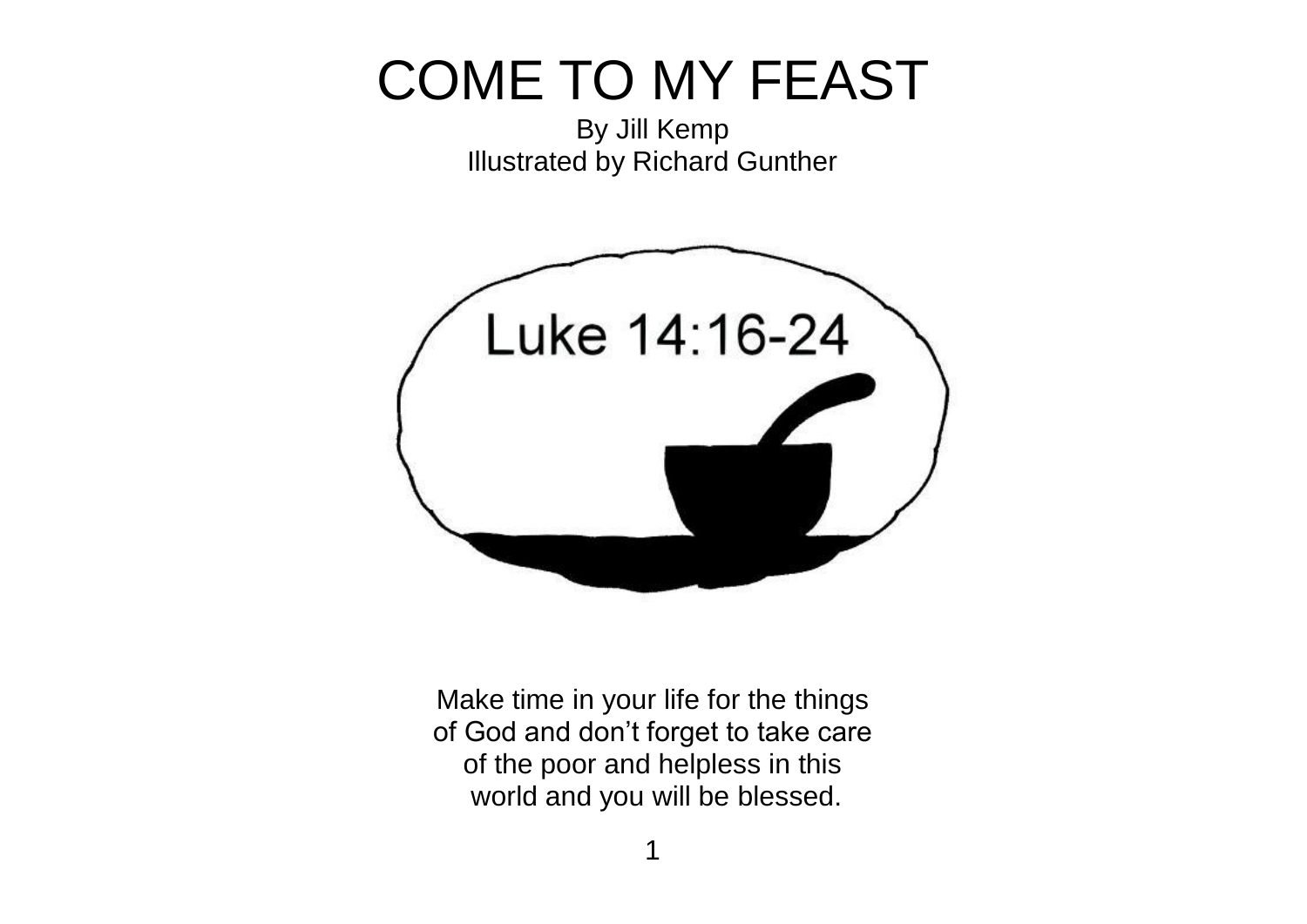

One day Jesus was invited to have a meal at the home of a well known Pharisee. Everyone was watching him. He told this story to the Pharisee.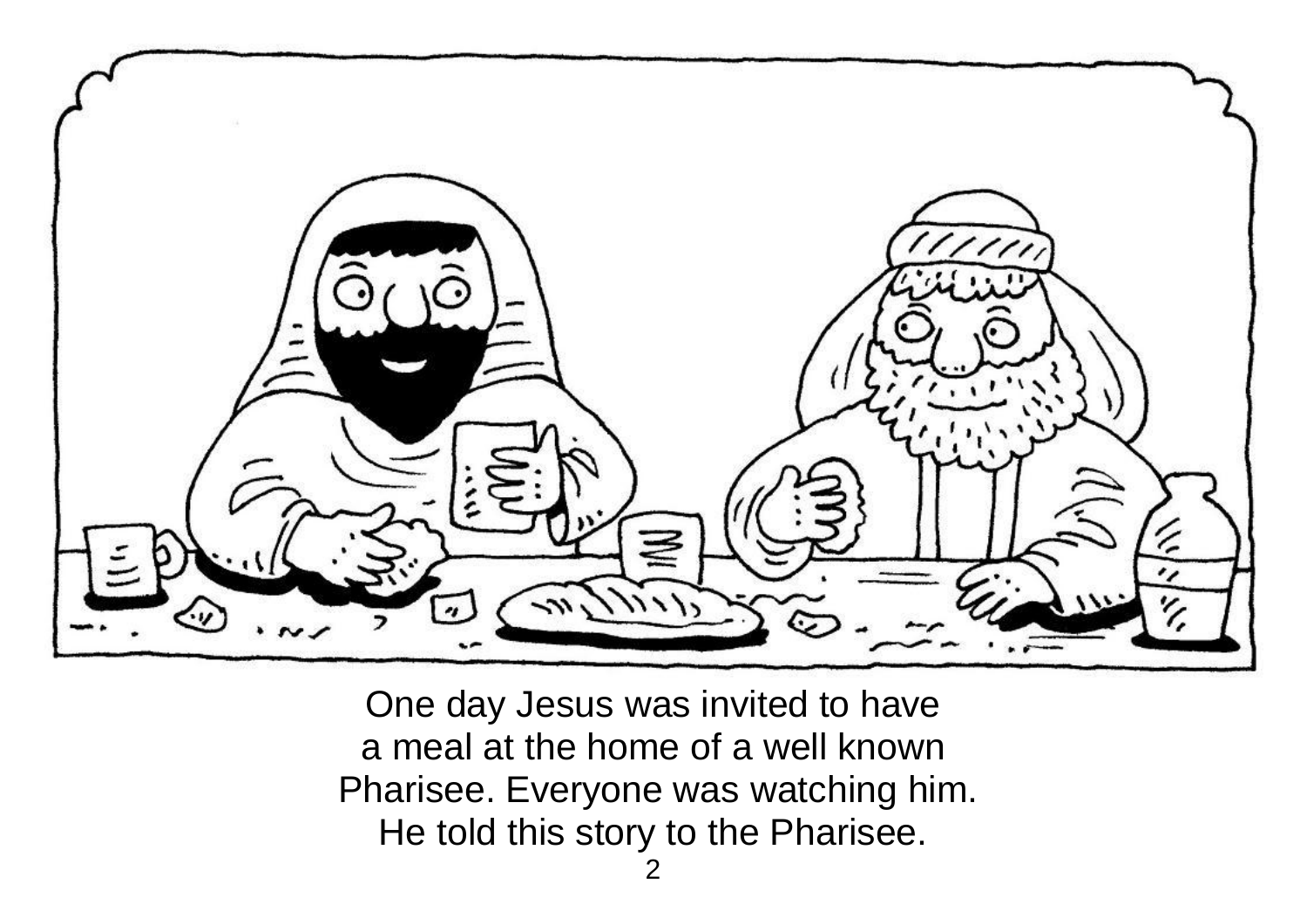

"A certain man prepared a great feast. When everything was ready he sent his servant to invite his friends to come.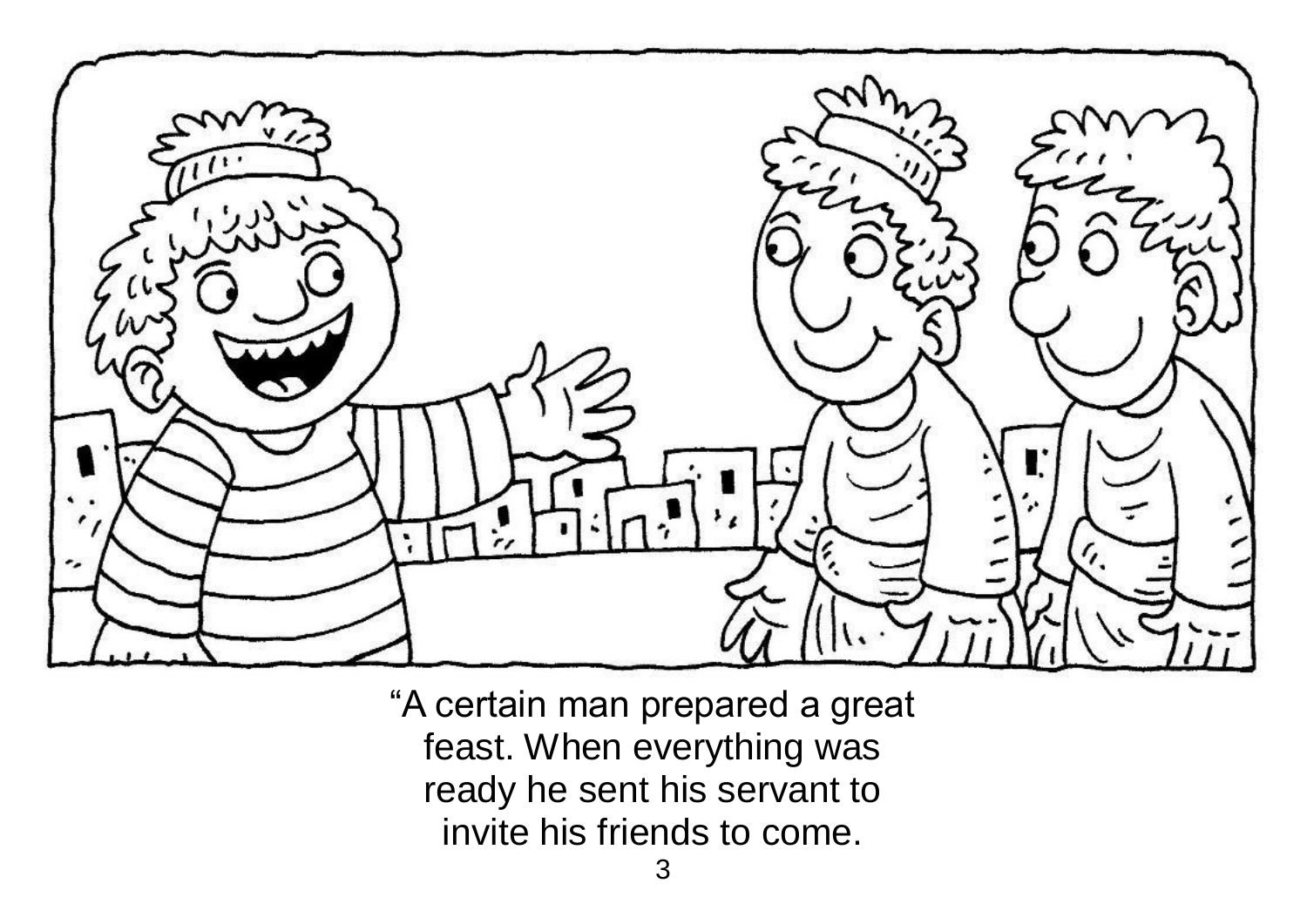

But everyone who was invited made excuses. The first person said, "I cannot come because I have bought a piece of land and I need to go and see it."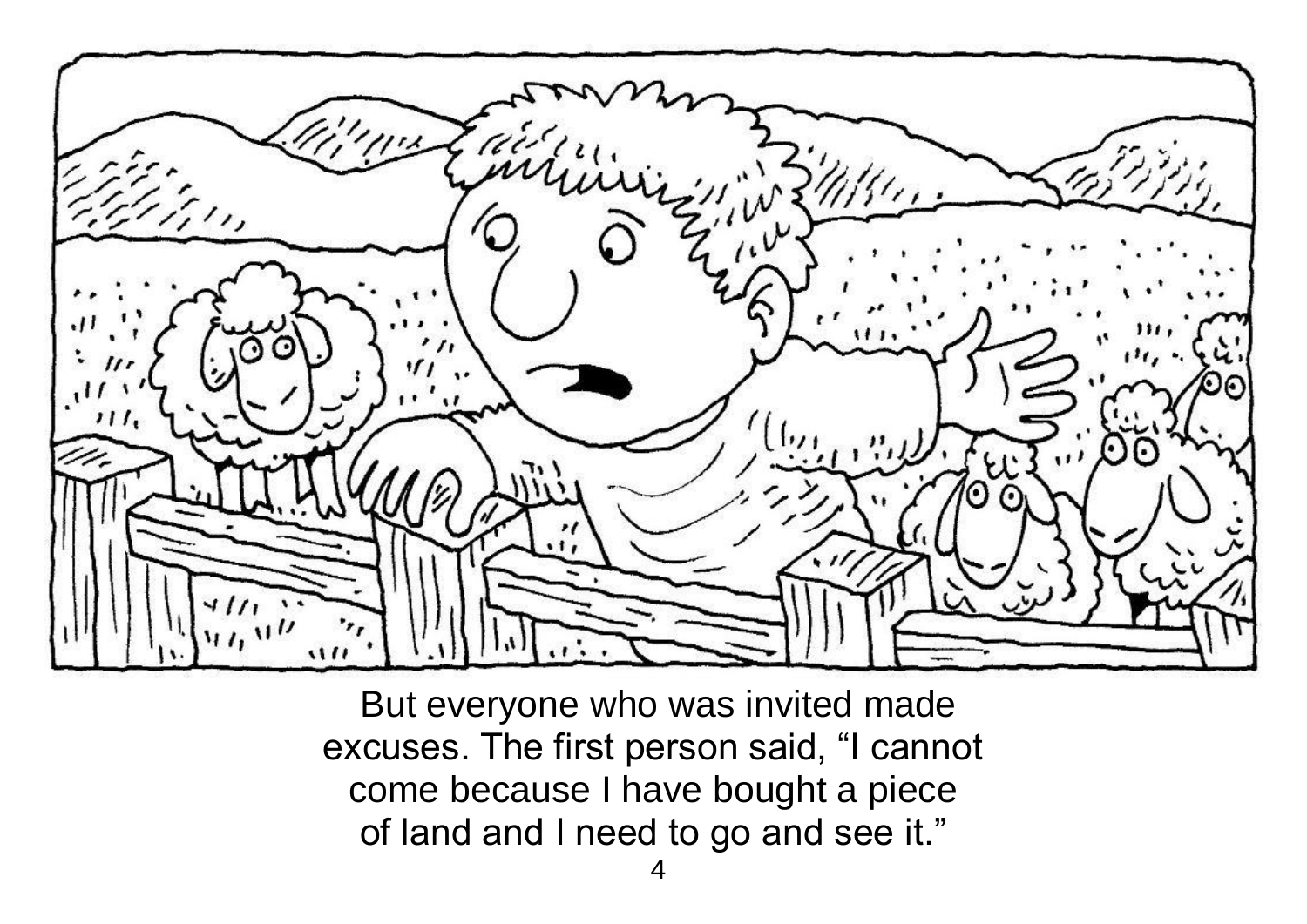

The next person who was invited to the feast replied, "I have bought five oxen and I need to see if they work as a team ploughing, so I cannot come."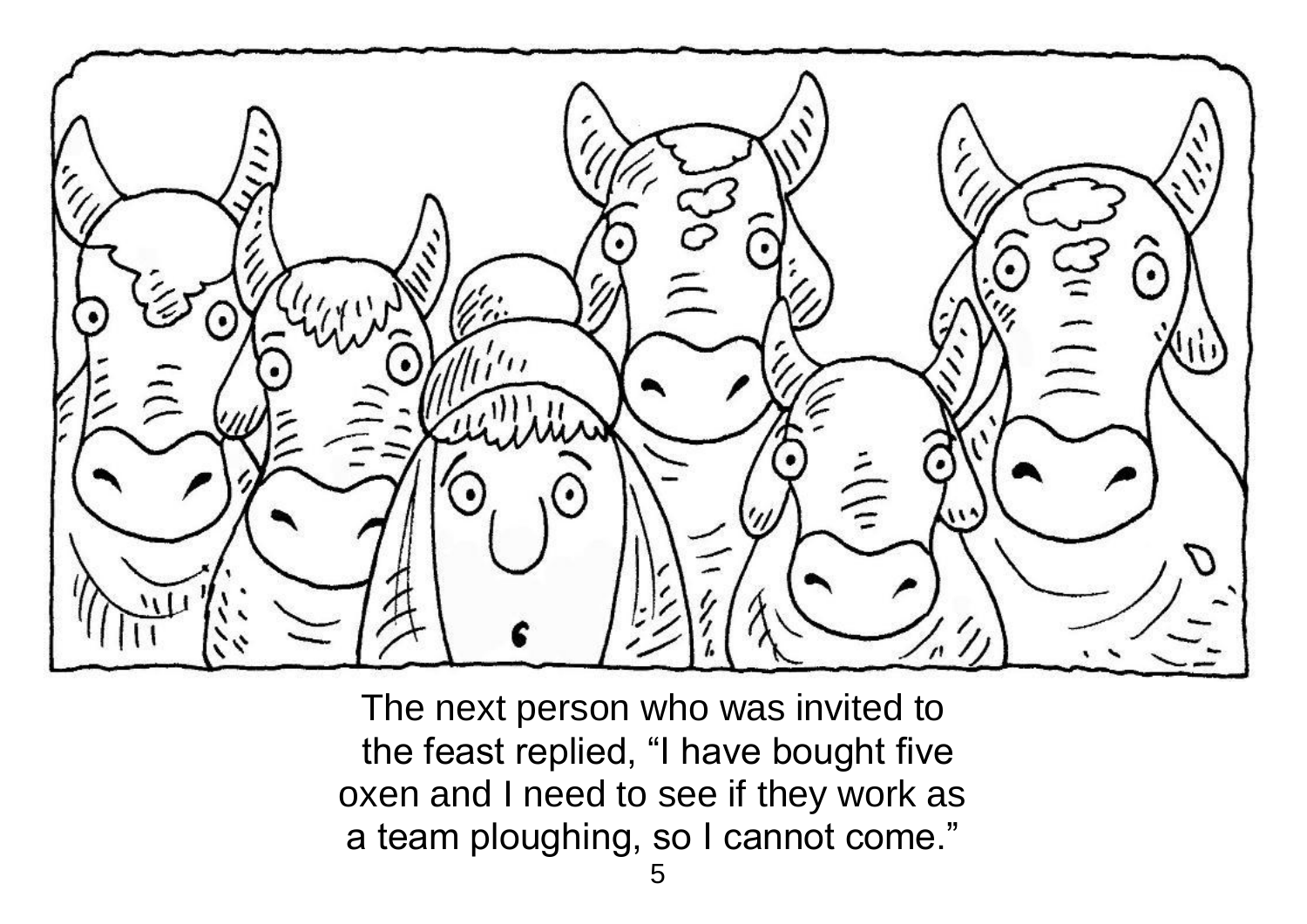

Another person who was invited said he couldn't come to the feast because had just got married. People were just too busy to come.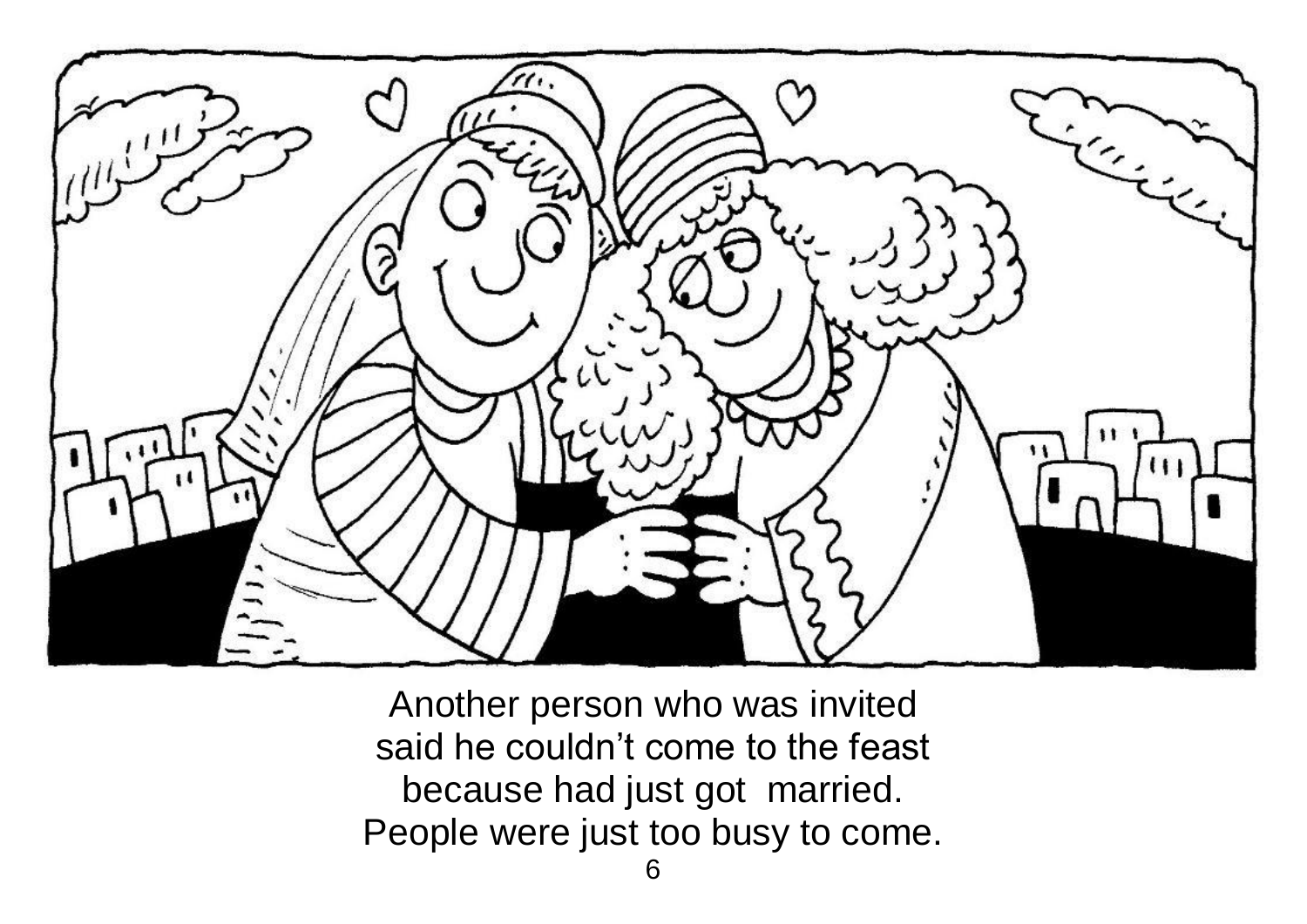

The man was disappointed and said, "Go into the streets and lanes of the city and bring the poor, disabled and blind to my feast.